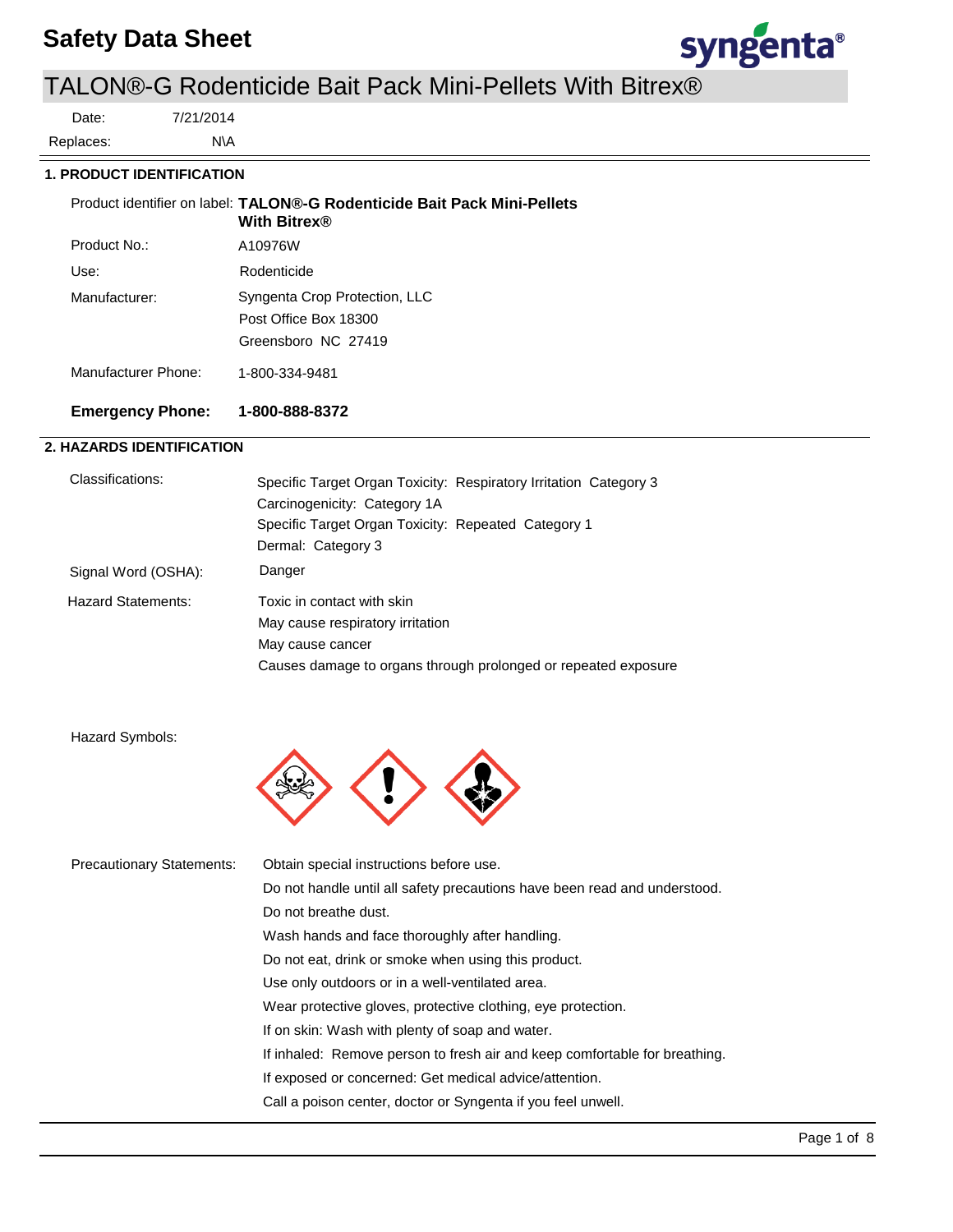

| Date:     | 7/21/2014                       |                                                                                 |
|-----------|---------------------------------|---------------------------------------------------------------------------------|
| Replaces: | N\A                             |                                                                                 |
|           |                                 | Take off immediately all contaminated clothing and wash it before reuse.        |
|           |                                 | Store locked up.                                                                |
|           |                                 | Dispose of contents and container in accordance with local regulations.         |
|           | <b>Other Hazard Statements:</b> | This product presents no significant hazards under normal conditions<br>of use. |
|           |                                 | May form combustible dust concentrations in air.                                |

## **3. COMPOSITION/INFORMATION ON INGREDIENTS**

| <b>Chemical Name</b>                                                                                           | Common Name                                 | <b>CAS Number</b>   | Concentration       |
|----------------------------------------------------------------------------------------------------------------|---------------------------------------------|---------------------|---------------------|
| Crystalline Silica, Quartz and Cristobalite                                                                    | Crystalline Silica, Quartz and Cristobalite | 14808-60-7          | Trade Secret        |
| Kaolin Clay                                                                                                    | Kaolin Clay                                 | 1332-58-7           | <b>Trade Secret</b> |
| Other ingredients                                                                                              | Other ingredients                           | <b>Trade Secret</b> | 99.995%             |
| 3-[3-(4'-bromo[1,1'-biphenyl]-4-yl)-1,2,3,4-<br>tetrahydro-1-naphthalenyl]-4-hydroxy-2H-<br>1-benzopyran-2-one | <b>Brodifacoum Technical</b>                | 56073-10-0          | 0.005%              |

Ingredients not precisely identified are proprietary or non-hazardous. Values are not product specifications.

#### **4. FIRST AID MEASURES**

Have the product container, label or Safety Data Sheet with you when calling Syngenta (800-888-8372), a poison contol center or doctor, or going for treatment.

- If swallowed: Call Syngenta (800-888-8372), a poison control center or doctor immediately for treatment advice. Have the person sip a glass of water if able to swallow. Do not induce vomiting unless told to do so after calling 800-888-8372 or by a poison control center or doctor. Do not give anything by mouth to an unconscious person. Ingestion:
- If in eyes: Hold eye open and rinse slowly and gently with water for 15-20 minutes. Remove contact lenses, if present, after 5 minutes, then continue rinsing eye. Call Syngenta (800-888-8372), a poison control center or doctor for treatment advice. Eye Contact:
- If on skin or clothing: Take off contaminated clothing. Wash skin with soap and water. Skin Contact:

If inhaled: Move person to fresh Not applicable. Inhalation:

Most important symptoms/effects:

Anticoagulation effects.

#### Indication of immediate medical attention and special treatment needed:

This product may reduce the clotting ability of the blood and cause hemorrhaging. If poisoning occurs, intramuscular and oral administration of Vitamin K1 are indicated, as in poisoning from overdose of bishydroxy coumarin. For human cases, Vitamin K1 is antidotal at doses of 10 - 20 mg (not mg/kg). For animal cases, Vitamin K1 is antidotal at 2 - 5 mg/kg. Repeated doses may need to be given up to two weeks (based on monitoring of prothrombin time). In severe cases, blood transfusions may be necessary.

Further information is available from the Syngenta emergency number provided in this document.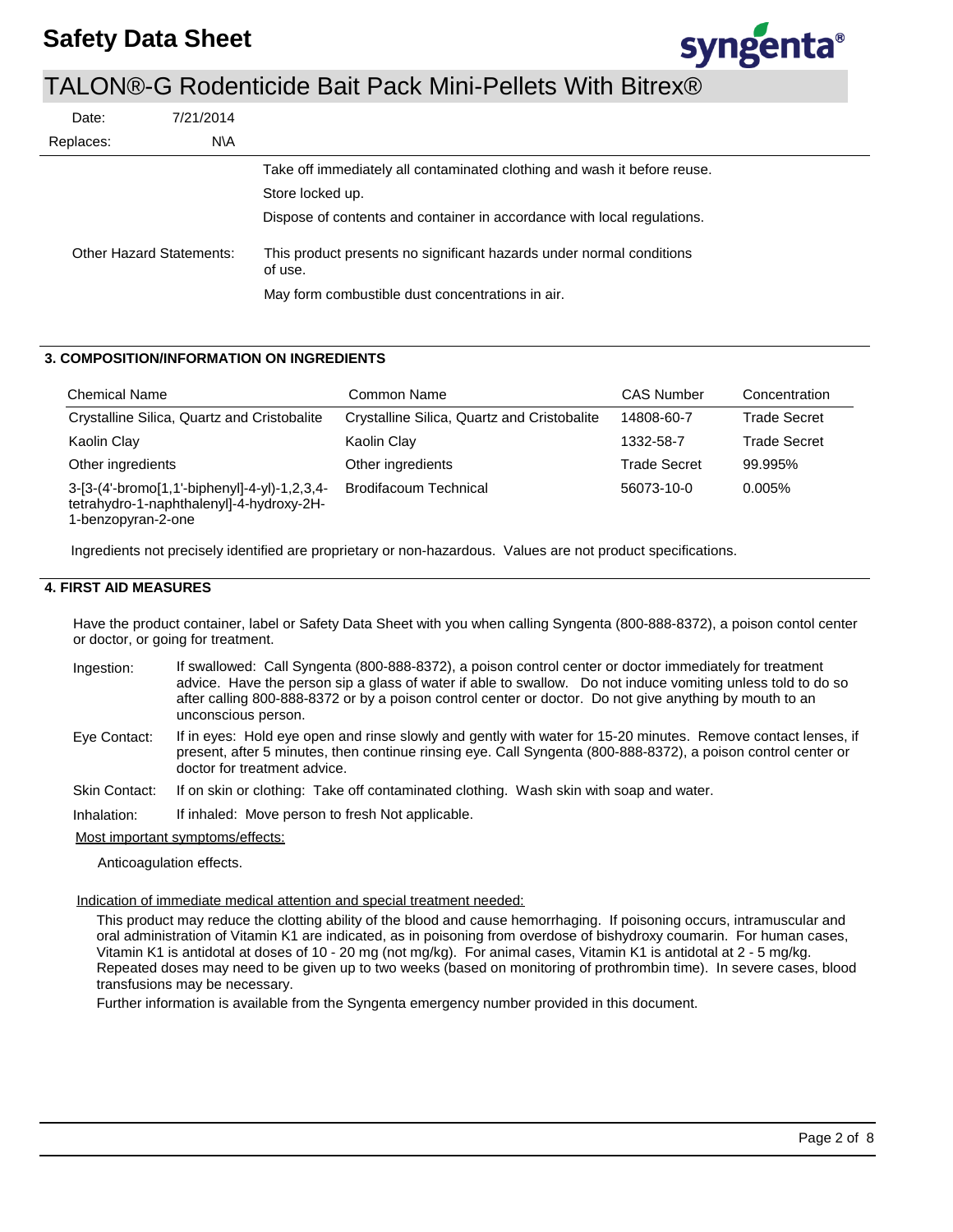## **Safety Data Sheet**



## TALON®-G Rodenticide Bait Pack Mini-Pellets With Bitrex®

Date:

N\A Replaces:

#### **5. FIRE FIGHTING MEASURES**

Suitable (and unsuitable) extinguishing media:

7/21/2014

Use dry chemical, foam or CO2 extinguishing media. If water is used to fight fire, dike and collect runoff.

Specific Hazards:

During a fire, irritating and possibly toxic gases may be generated by thermal decomposition or combustion.

Special protective equipment and precautions for firefighters:

Wear full protective clothing and self-contained breathing apparatus. Evacuate nonessential personnel from the area to prevent human exposure to fire, smoke, fumes or products of combustion.

## **6. ACCIDENTAL RELEASE MEASURES**

Personal precautions, protective equipment, and emergency procedures: Follow exposure controls/personal protection outlined in Section 8.

Methods and materials for containment and cleaning up:

Control the spill at its source. Clean up spills immediately, observing precautions outlined in Section 8. Sweep up material and place in a compatible disposal container. Once all material is collected, seal container and arrange for disposition.

## **7. HANDLING AND STORAGE**

Precautions for safe handling:

Store the material in a well-ventilated, secure area out of reach of children and domestic animals. Do not store food, beverages or tobacco products in the storage area. Prevent eating, drinking, tobacco use, and cosmetic application in areas where there is a potential for exposure to the material. Wash thoroughly with soap and water after handling.

Conditions for safe storage, including any incompatibilities: Store locked up.

## **8. EXPOSURE CONTROLS/PERSONAL PROTECTION**

#### **THE FOLLOWING RECOMMENDATIONS FOR EXPOSURE CONTROLS/PERSONAL PROTECTION ARE INTENDED FOR THE MANUFACTURE, FORMULATION AND PACKAGING OF THIS PRODUCT.**

#### **FOR COMMERCIAL APPLICATIONS AND/OR ON-FARM APPLICATIONS CONSULT THE PRODUCT LABEL.**

Occupational Exposure Limits:

| <b>Chemical Name</b>                           | OSHA PEL                                                                  | <b>ACGIH TLV</b>                                 | Other                                                             | Source         |
|------------------------------------------------|---------------------------------------------------------------------------|--------------------------------------------------|-------------------------------------------------------------------|----------------|
| Crystalline Silica, Quartz and<br>Cristobalite | 10 mg/m <sup>3</sup> /(%SiO2+2)<br>(respirable dust)                      | $0.025$ mg/m <sup>3</sup><br>(respirable silica) | $0.05 \text{ mg/m}^3$<br>(respirable dust)                        | <b>NIOSH</b>   |
| Kaolin Clay                                    | 15 mg/m <sup>3</sup> TWA (total); 5<br>mg/m <sup>3</sup> TWA (respirable) | $2 \text{ mg/m}^3$ TWA<br>(respirable)           | 10 $mg/m3 TWA$<br>(total); $5 \text{ mg/m}^3$<br>TWA (respirable) | <b>NIOSH</b>   |
| Other ingredients                              | Not Applicable                                                            | Not Applicable                                   | Not Applicable                                                    | Not Applicable |
| <b>Brodifacoum Technical</b>                   | Not Established                                                           | Not Established                                  | 0.002 mg/m <sup>3</sup> TWA                                       | Syngenta       |

#### Appropriate engineering controls:

Use effective engineering controls to comply with occupational exposure limits (if applicable).

Individual protection measures: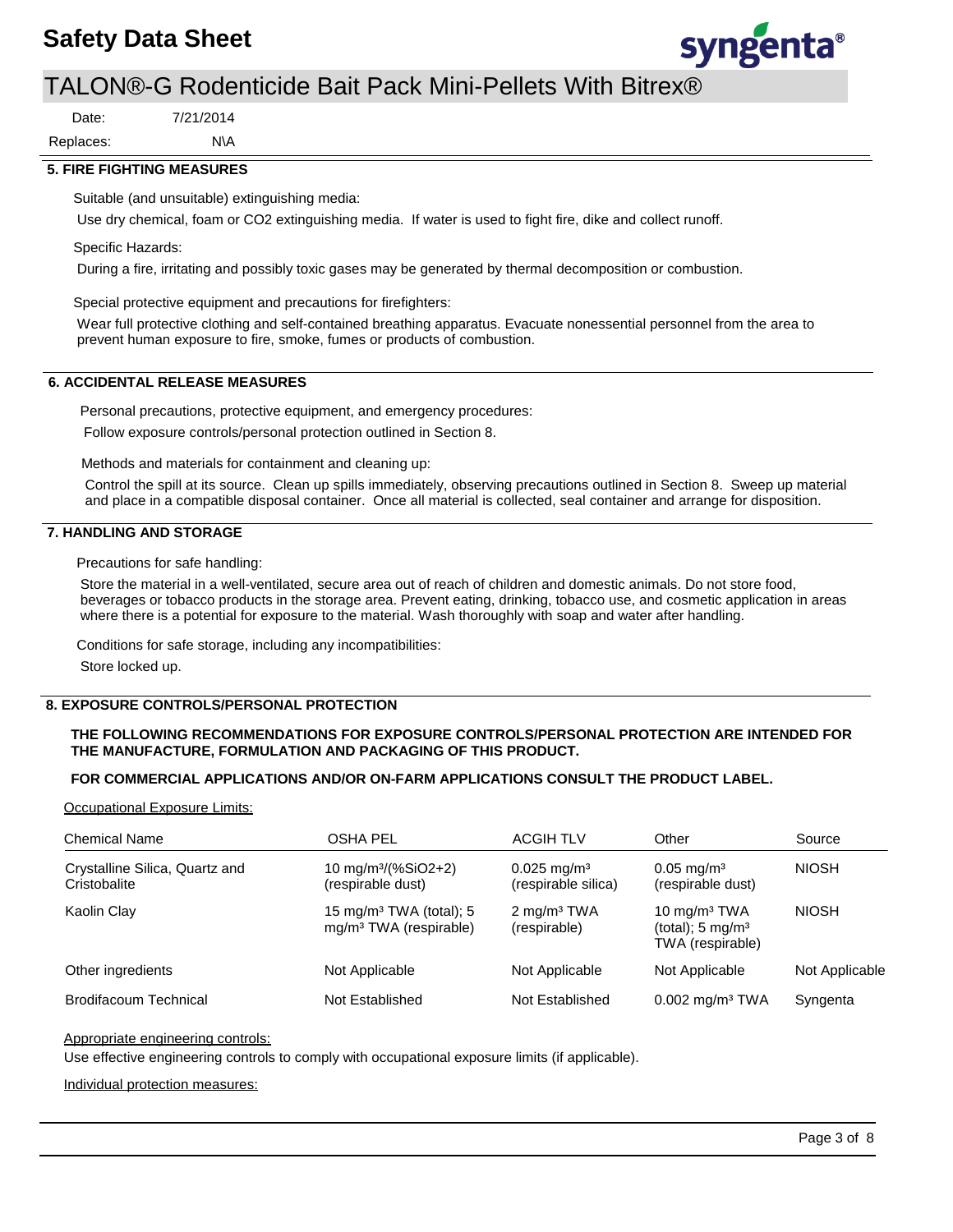

Replaces: Date:

N\A 7/21/2014

### Ingestion:

Prevent eating, drinking, tobacco usage and cosmetic application in areas where there is a potential for exposure to the material. Wash thoroughly with soap and water after handling.

#### Eye Contact:

Eye protection is not required for normal handling. Where eye contact is likely, wear tight-fitting chemical goggles.

#### Skin Contact:

Gloves are not required for normal handling. Where heavy contact is likely, wear chemical resistant (such as nitrile or butyl) gloves.

#### Inhalation:

Respiratory protection is not required for normal handling. In the event of an unusual dust exposure, use engineering controls or a NIOSH-certified particulate respirator (N, P, R or HE filter) to keep exposure below the Occupational Exposure Limit.

## **9. PHYSICAL AND CHEMICAL PROPERTIES**

| Appearance: Green pellets                                           |
|---------------------------------------------------------------------|
| Odor: Faint grain-like                                              |
| Odor Threshold: Not Available                                       |
| pH: Not Available                                                   |
| Melting point/freezing point: Not Available                         |
| Initial boiling point and boiling range: 442 - 446 °F (Brodifacoum) |
| Flash Point (Test Method):<br>> 375°F (paraffin wax) Method: PMCC   |
| Flammable Limits (% in Air): Not Available                          |
| Flammability:<br>Not Available                                      |
| Vapor Pressure: Brodifacoum Technical 6 x 10(-6) mmHg @ 68°F (20°C) |
| Vapor Density: Not Available                                        |
| Relative Density: 40 lbs/ft <sup>3</sup>                            |
| Solubility (ies): Brodifacoum Technical Insoluble                   |
| Partition coefficient: n-octanol/water: Not Applicable              |
| Autoignition Temperature: Not Available                             |
| Decomposition Temperature: Not Available                            |
| Viscosity: Not Available                                            |
| Other: Not Available                                                |

### **10. STABILITY AND REACTIVITY**

Possibility of hazardous reactions: Will not occur. Chemical stability: Stable under normal use and storage conditions. Reactivity: Not reactive. Conditions to Avoid: None known.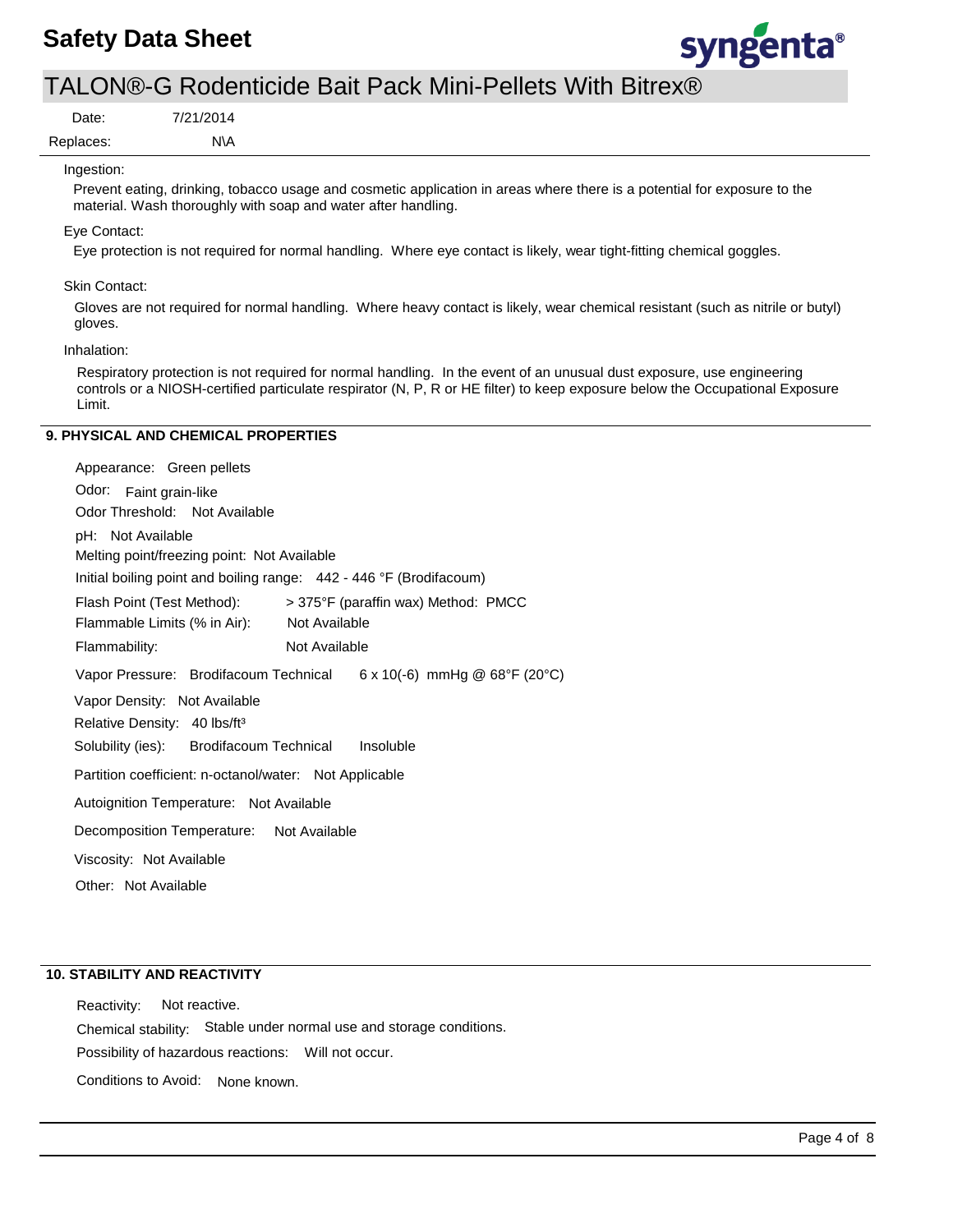

|           | 7/21/2014<br>Date:                   |                                                                                       |                                           |
|-----------|--------------------------------------|---------------------------------------------------------------------------------------|-------------------------------------------|
| Replaces: |                                      | N\A                                                                                   |                                           |
|           | Incompatible materials:              | None known.                                                                           |                                           |
|           |                                      | Hazardous Decomposition Products: None known.                                         |                                           |
|           | <b>11. TOXICOLOGICAL INFORMATION</b> |                                                                                       |                                           |
|           | <b>Health effects information</b>    |                                                                                       |                                           |
|           | Likely routes of exposure:           | Dermal, Inhalation                                                                    |                                           |
|           | Symptoms of exposure:                | Anticoagulant effects.                                                                |                                           |
|           |                                      | Delayed, immediate and chronic effects of exposure:                                   | Anticoagulant effects.                    |
|           |                                      | Numerical measures of toxicity (acute toxicity/irritation studies (finished product)) |                                           |
|           | Ingestion:                           | Oral (LD50 Rat):                                                                      | > 5000 mg/kg body weight                  |
|           | Dermal:                              | Dermal (LD50 Rat):                                                                    | > 500 mg/kg body weight                   |
|           | Inhalation:                          | Inhalation (LC50 Rat):                                                                | See "Other Toxicity Information", Sec. 11 |
|           | Eye Contact:                         | See "Other Toxicity Information", Sec. 11                                             |                                           |
|           | Skin Contact:                        | See "Other Toxicity Information", Sec. 11                                             |                                           |
|           | <b>Skin Sensitization:</b>           | Not Available                                                                         |                                           |

#### Reproductive/Developmental Effects

Brodifacoum Technical: Not teratogenic, embryotoxic or fetotoxic in rats or rabbits at doses up to 0.02 mg/kg/day - the dose causing excessive maternal toxicity. Non-genotoxic in a range of assays.

Chronic/Subchronic Toxicity Studies

Brodifacoum Technical: The biological half-life for brodifacoum in body tissue in rats is > 100 days. Adverse clinical effects can develop from body accumulation. Prolonged prothrombin time, depression, pallor, subcutaneous hemorrhage, bleeding of nose or gums, gastrointestinal hemorrhage, cerebral hemorrhage, shock and death can develop following exposures.

No neurotox studies have been conducted.

#### **Carcinogenicity**

Brodifacoum Technical: Unlikely to be carcinogenic.

| <b>Chemical Name</b>                                                                                           | NTP/IARC/OSHA Carcinogen |
|----------------------------------------------------------------------------------------------------------------|--------------------------|
| Crystalline Silica, Quartz and Cristobalite                                                                    | IARC 1: ACGIH A2         |
| Kaolin Clay                                                                                                    | No                       |
| Other ingredients                                                                                              | No                       |
| 3-[3-(4'-bromo[1,1'-biphenyl]-4-yl)-1,2,3,4-<br>tetrahydro-1-naphthalenyl]-4-hydroxy-2H-1-<br>benzopyran-2-one | No                       |

#### **Other Toxicity Information**

Effects of overexposure are those of anticoagulant overdose, i.e., reduced blood clotting ability with spontaneous bleeding in various organs. Body accumulation can result from repeated exposures since the half-life of brodifacoum is > 100 days. Individuals with blood clotting disorders may be more susceptible to overexposure effects.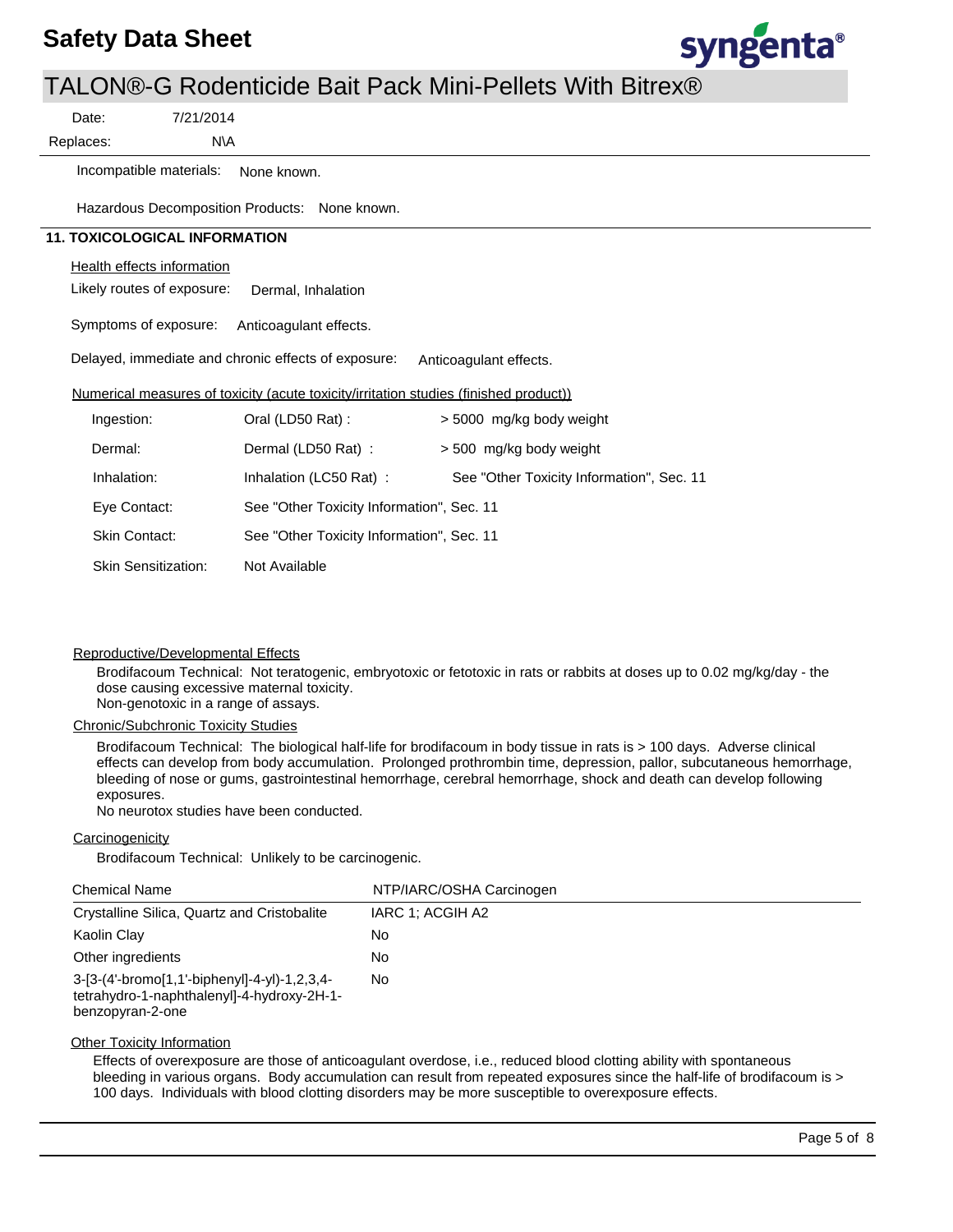

| Date:                | 7/21/2014                                   |                                                                                                                                                                                                                                                                                                                                                    |
|----------------------|---------------------------------------------|----------------------------------------------------------------------------------------------------------------------------------------------------------------------------------------------------------------------------------------------------------------------------------------------------------------------------------------------------|
| Replaces:            | N\A                                         |                                                                                                                                                                                                                                                                                                                                                    |
|                      |                                             | Systemically toxic concentrations of this product will probably not be absorbed through human skin.<br>No toxic effects are known to be associated with inhalation of dust from this material.<br>No irritation is likely to develop following contact with human eyes.<br>Irritation will probably not develop following contact with human skin. |
|                      | <b>Toxicity of Other Components</b>         |                                                                                                                                                                                                                                                                                                                                                    |
|                      | Crystalline Silica, Quartz and Cristobalite |                                                                                                                                                                                                                                                                                                                                                    |
|                      |                                             | Chronic inhalation exposure to crystalline silica is known to cause silicosis and pulmonary fibrosis in humans.<br>Experimental animals exposed to crystalline silica developed respiratory tract cancers.                                                                                                                                         |
| Kaolin Clay          |                                             |                                                                                                                                                                                                                                                                                                                                                    |
|                      |                                             | May cause eye and respiratory tract irritation.<br>Long-term exposure to high concentrations of this dust may produce x-ray evidence of dust in the lungs.<br>Continued long-term exposure may affect respiratory function in some individuals.                                                                                                    |
|                      | Other ingredients                           |                                                                                                                                                                                                                                                                                                                                                    |
|                      | Not Applicable                              |                                                                                                                                                                                                                                                                                                                                                    |
| <b>Target Organs</b> |                                             |                                                                                                                                                                                                                                                                                                                                                    |
|                      | Active Ingredients                          |                                                                                                                                                                                                                                                                                                                                                    |
|                      | Brodifacoum Technical:                      | <b>Blood</b>                                                                                                                                                                                                                                                                                                                                       |
| Inert Ingredients    |                                             |                                                                                                                                                                                                                                                                                                                                                    |
| Cristobalite:        | Crystalline Silica, Quartz and              | Respiratory tract                                                                                                                                                                                                                                                                                                                                  |
| Kaolin Clay:         |                                             | Eye, respiratory tract, lung                                                                                                                                                                                                                                                                                                                       |
|                      | Other ingredients:                          | Not Applicable                                                                                                                                                                                                                                                                                                                                     |

## **12. ECOLOGICAL INFORMATION**

## Eco-Acute Toxicity

Brodifacoum Technical:

Fish (Rainbow Trout) 96-hour LC50 0.02 ppm

Invertebrate (Water Flea) Daphnia Magna 48-hour EC50 0.98 ppm

Bird (Mallard Duck) 21-day LD50 0.26 mg/kg

Environmental Fate

Brodifacoum Technical:

The information presented here is for the active ingredient, brodifacoum. Not persistent in soil. Stable in water. Immobile in soil. Sinks in water (after 24 h).

## **13. DISPOSAL CONSIDERATIONS**

Disposal:

Do not reuse empty container except for holding additional product.

Characteristic Waste: Not Applicable

Listed Waste: Not Applicable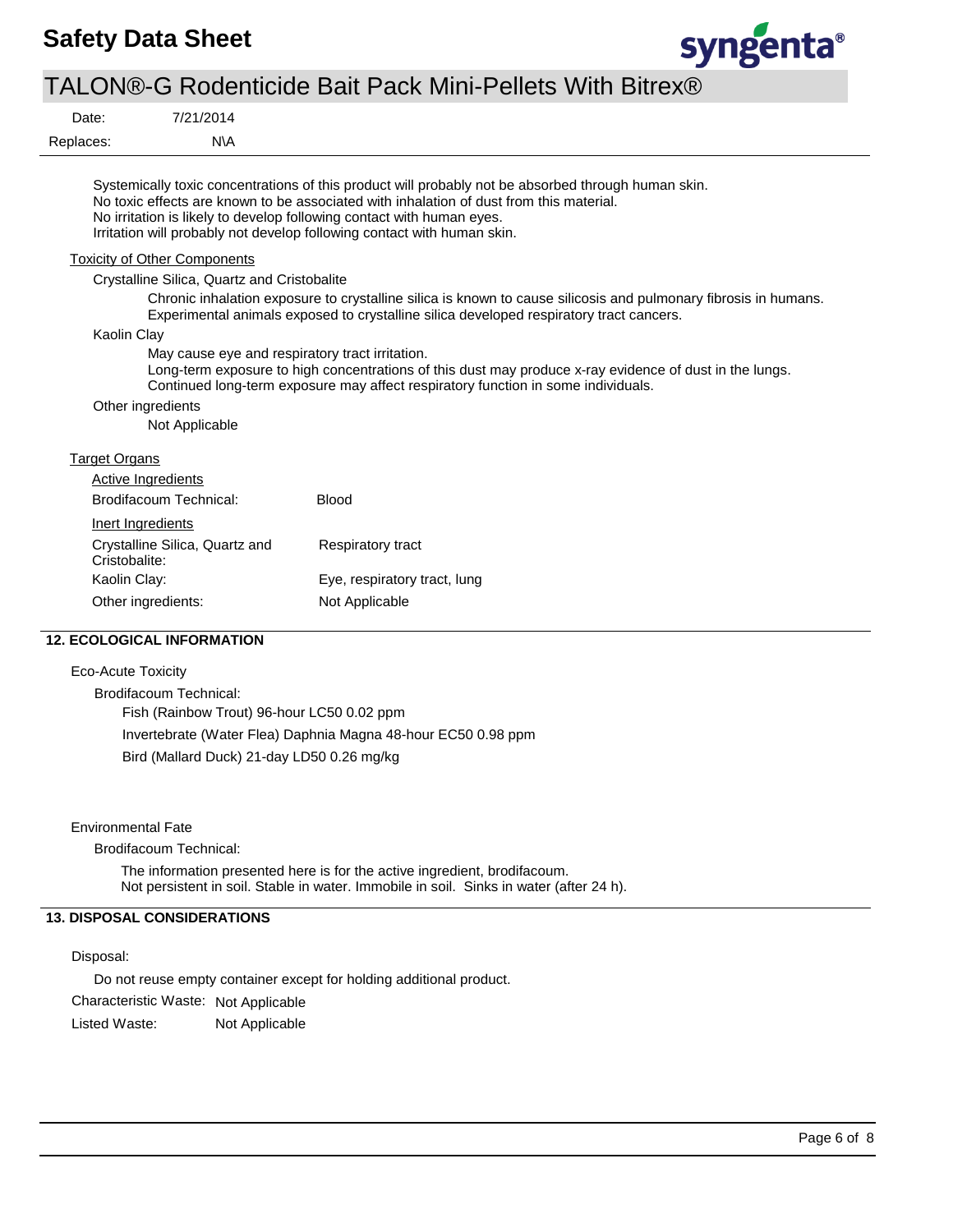## **Safety Data Sheet**



## TALON®-G Rodenticide Bait Pack Mini-Pellets With Bitrex®

Date:

Replaces:

#### **14. TRANSPORT INFORMATION**

DOT Classification Ground Transport - NAFTA Not regulated

N\A 7/21/2014

**Comments** 

Water Transport - International Not regulated

Air Transport Not regulated

## **15. REGULATORY INFORMATION**

Pesticide Registration:

This chemical is a pesticide product registered by the Environmental Protection Agency and is subject to certain labeling requirements under federal pesticide law. These requirements differ from the classification criteria and hazard information required for safety data sheets, and for workplace labels of non-pesticide chemicals. Following is the hazard information as required on the pesticide label:

Caution: Harmful if swallowed or absorbed through skin. Keep away from children, domestic animals and pets. Do not get in eyes, on skin, or on clothing. All handlers (including applicators) must wear shoes plus socks, and gloves. Any person who retrieves carcasses or unused bait following application of this product must wear waterproof gloves.

EPA Registration Number(s):

100-1050

EPCRA SARA Title III Classification:

Section 311/312 Hazard Classes: Acute Health Hazard

Section 313 Toxic Chemicals: None

RCRA Hazardous Waste Classification (40 CFR 261): Not Applicable TSCA Status: Exempt from TSCA, subject to FIFRA CERCLA/SARA 304 Reportable Quantity (RQ): Not Applicable

## **16. OTHER INFORMATION**

| <b>NFPA Hazard Ratings</b>  | <b>HMIS Hazard Ratings</b> |      | ١O | Minimal  |
|-----------------------------|----------------------------|------|----|----------|
| Health:                     | Health:                    | $1*$ |    | Slight   |
| Flammability:               | Flammability:              |      | 12 | Moderate |
| Instability:                | Reactivity:                |      |    | Serious  |
|                             |                            |      | A  | Extreme  |
| Syngenta Hazard Category: A |                            |      |    | Chronic  |

For non-emergency questions about this product call: